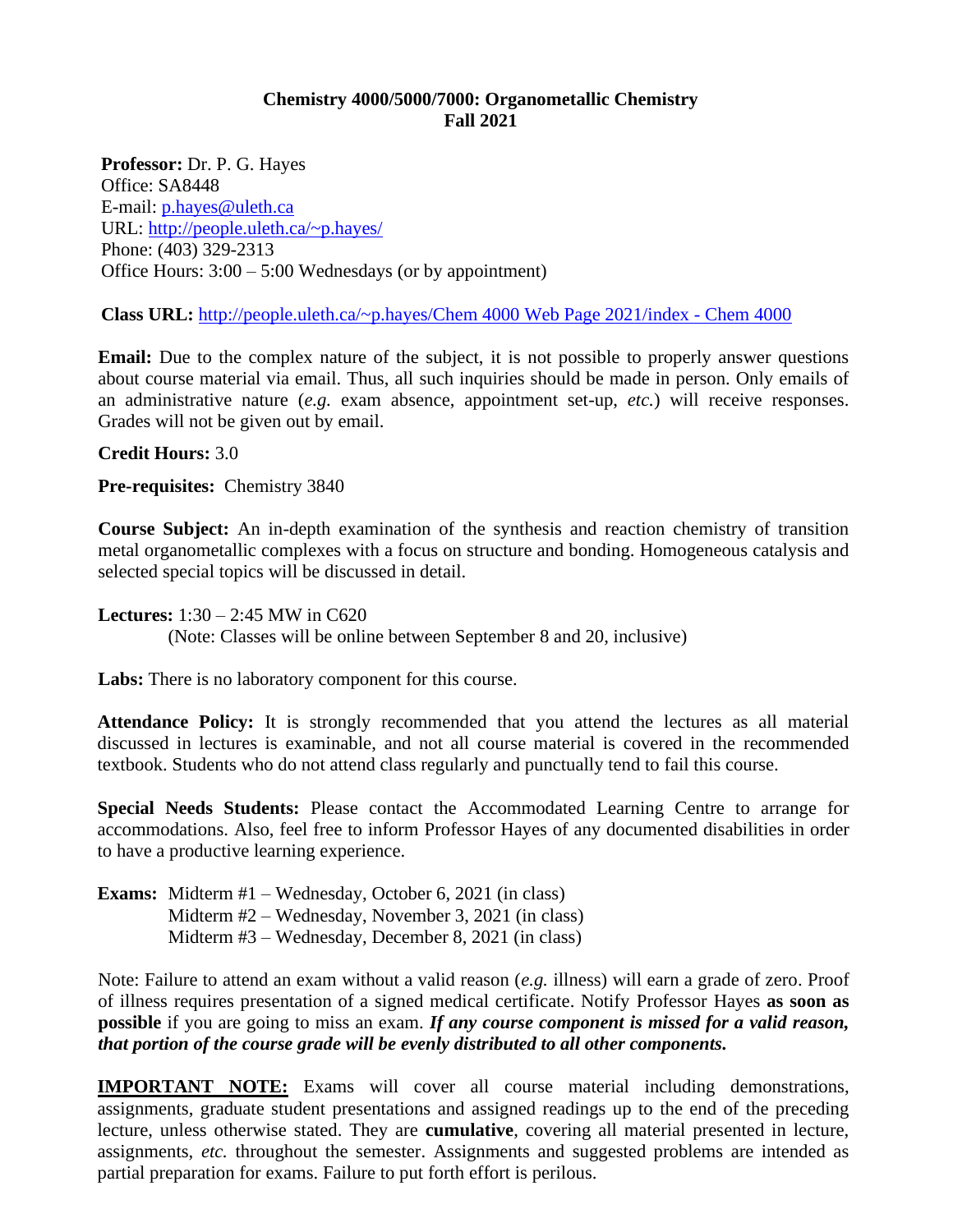| Assignments: $\#1$ | To be assigned: Wednesday, Sept. $22nd$          | Due: Wednesday, Sept. 29 <sup>th</sup> |
|--------------------|--------------------------------------------------|----------------------------------------|
|                    | To be assigned: Wednesday, Oct. 20 <sup>th</sup> | Due: Wednesday, Oct. $27th$            |
|                    | To be assigned: Wednesday, Nov. 24 <sup>th</sup> | Due: Wednesday, Dec. 1 <sup>st</sup>   |

Note: All assignments are due at the beginning of class. Late assignments will not be accepted (a grade of 0 will be given).

## **Recommended Textbook:**

• G. O. Spessard, G. L. Miessler, *Organometallic Chemistry 3 rd Ed.*, Oxford University Press, 2016. ISBN: 9780199342679, [QD411.S65 2015].

## **Other Useful References:**

- R. H. Crabtree, *The Organometallic Chemistry of the Transition Metals*, 7<sup>th</sup> Ed., Wiley-Interscience, 2019. ISBN: 9781119465881, [QD411.8.T73 C73 2019].
- J. Hartwig, *Organometallic Chemistry: From Bonding to Catalysis*, University Science Books, USA, 2010. ISBN: 9781891389535, [QD411.8.T73 H37 2010].
- C. Elschenboich, *Organometallics, 3 rd Ed.*, Wiley-VCH, Weinheim, 2006. ISBN: 3527293906, [QD411.E4413].
- M. Bochmann, *Oxford Primer No. 12: Organometallics 1 Complexes with Transition Metal-Carbon -Bonds*, Oxford University Press, Toronto, 2002. ISBN: 0198557507, [QD411.8.T63 B63].
- M. Bochmann, *Oxford Primer No. 13: Organometallics 2 Complexes with Transition Metal-*Carbon  $\pi$ -Bonds, Oxford University Press, Toronto, 2001. ISBN: 0198558139, [QD411.8.T73 B632].
- J. P. Collman, L. S. Hegedus, J. R. Norton, R. G. Finke, *Principles and Applications of Organotransition Metal Chemistry*, University Science Books, Mill Valley, California, 1987. ISBN: 0935702512, [QD411.C64].

# **Additional Useful Materials:**

• It is highly recommended that students obtain a molecular model kit. These kits are permitted for all assignments and exams. Model kits can be purchased from the Chemistry and Biochemistry Undergraduate Society (Contact Dr. Patenaude in SA8456; ~\$30.00). In addition, the University Book Store sells a more expensive, alternate model kit (~\$80.00).

### **Evaluation Mechanisms:**

# **Undergraduate Credit**

- Assignments (15%).
- Research Program Outline and Budget (5%)
- Research Proposal (20%)
- 3 Midterms (60%; 20% each)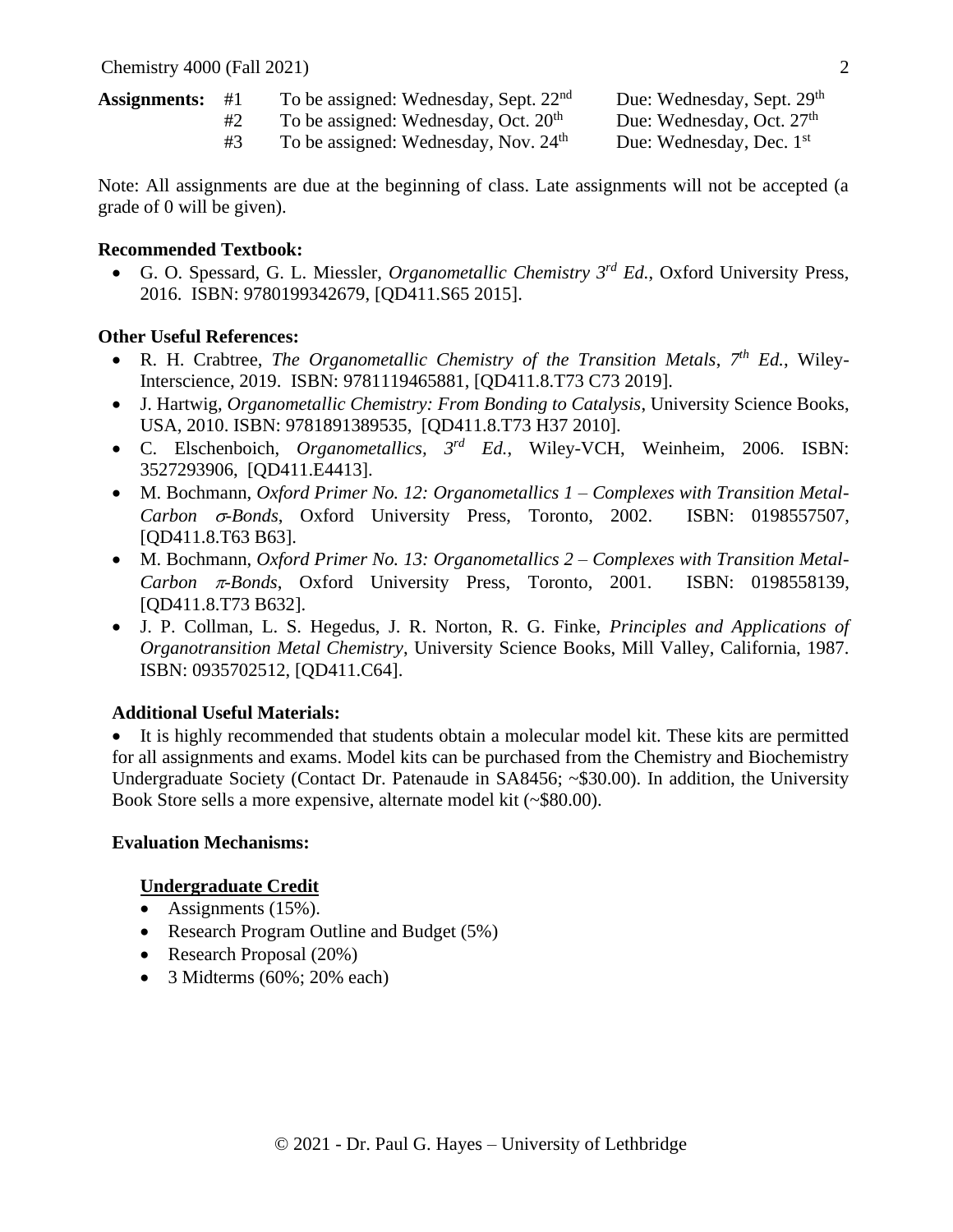#### **Graduate Credit**

- Assignments (10%).
- Research Program Outline and Budget (5%)
- Research Proposal (15%)
- Oral presentation (30 minutes) of the research proposal. (10%) This will be scheduled for one of the final classes – material covered will be eligible for questioning (for both undergraduate and graduate students) on the final exam.
- 3 Midterms (60%; 20% each)
- Additional/more difficult questions on assignments and exams.

### **Conversion of Overall Percentage Grade to Letter Grade**

The normal overall percentage grade to letter grade conversion will take place according to the following table:

| $A+$                  | $91.00\% - 100\%$   |
|-----------------------|---------------------|
| $\mathsf{A}$          | $85.00\% - 90.99\%$ |
| $A-$                  | $80.00\% - 84.99\%$ |
| $B+$                  | $76.67\% - 79.99\%$ |
| <sub>R</sub>          | $73.34\% - 76.66\%$ |
| $B -$                 | $70.00\% - 73.33\%$ |
| $C+$                  | $66.67\% - 69.99\%$ |
| $\mathsf{C}$          | $63.34\% - 66.66\%$ |
| $C-$                  | $60.00\% - 63.33\%$ |
| $D+$                  | $57.00\% - 59.99\%$ |
| D                     | $50.00\% - 56.99\%$ |
| $0\% - 49.99\%$<br>F. |                     |

However, it should be noted that Prof. Hayes reserves the right to adjust the conversion table when there are multiple students who have overall percentage grades close to one another (*i.e.* when overall percentage grades for students are within 0.33% of each other) and those grades span the intended percentage to letter grade cut-off.

For example, if the following overall percentage grades were obtained:

| 80.97% | 78.62% |
|--------|--------|
| 80.25% | 78.45% |
| 80.13% | 78.11% |
| 79.89% |        |
| 79.75% |        |

the overall percentage to letter grade conversion for the bottom end of A– might be lowered from 80.00% to 79.75%.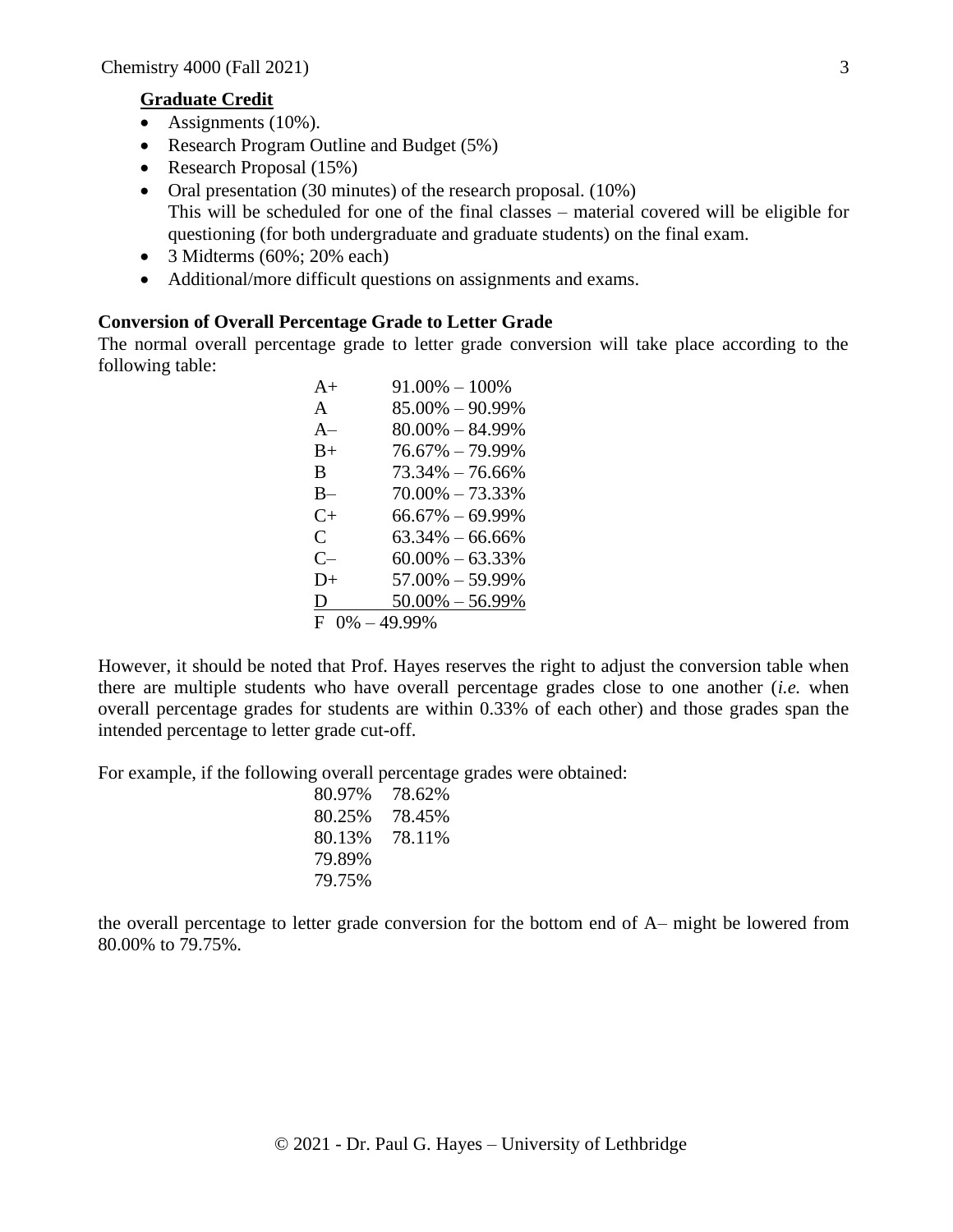Similarly, if the following overall percentage grades were obtained:

| 71.59% | 70.32% |
|--------|--------|
| 71.28% | 70.19% |
| 71.00% | 70.01% |
|        | 69.73% |
|        | 69.55% |
|        | 69.42% |
|        | 69.16% |
|        | 68.91% |
|        | 68.65% |

the overall percentage to letter grade conversion for the bottom end of B– might be raised to 71.00%.

The purpose of maintaining such flexibility in overall percentage grade to letter grade conversion is to provide the professor with an ability to accommodate for "natural breaks" in overall percentage grade distributions that correspond to a meaningful difference in course performance. In the event that the actual overall percentage grade to letter grade conversion deviates from the provided table, that deviation will be limited to a maximum of  $\pm$  – 3.00%.

### **Plagiarism & Cheating:**

**If caught cheating on any component of Chemistry 4000 you be assigned a grade of F for the course. A letter describing the offense will be placed in your student file. Two such letters is grounds for expulsion from the university.** 

**STUDENTS WHO CHEAT, CHEAT THEIR FELLOW STUDENTS BY DEVALUING THEIR HARD WORK, EARNED GRADES AND DEGREE**. If you see someone cheating during an exam, inform the proctor in the following way: 1) Write a message on your exam paper indicating what is happening and where. 2) Raise your hand and the proctor will come over -- point out your note. The proctor will take it from there. It is often pointless to report cheating after the event.

What is plagiarism? Plagiarism is defined as the taking of someone's thoughts, writings or inventions and using them as one's own.

When writing your research proposal or completing an assignment, you must read up on the topic, get the necessary information and then present it IN YOUR OWN WORDS. If you use a sequence of text verbatim (*i.e.* exactly) from someone else's work, THAT IS A QUOTE and must be cited (to give proper credit to the author). If you use an idea or data from someone else's work, then that work must be cited specifically as a reference, and/or in your paper's bibliography. Beware of information that is found on the web -- it is rarely primary source information and is generally not acceptable (*e.g.* Wikipedia!)

## **IF, IN THE COURSE OF WRITING A REPORT, YOU EXECUTE A CUT AND PASTE FROM A WEBSITE OR OTHER SOURCE (without a citation) YOU HAVE COMMITTED PLAGIARISM.**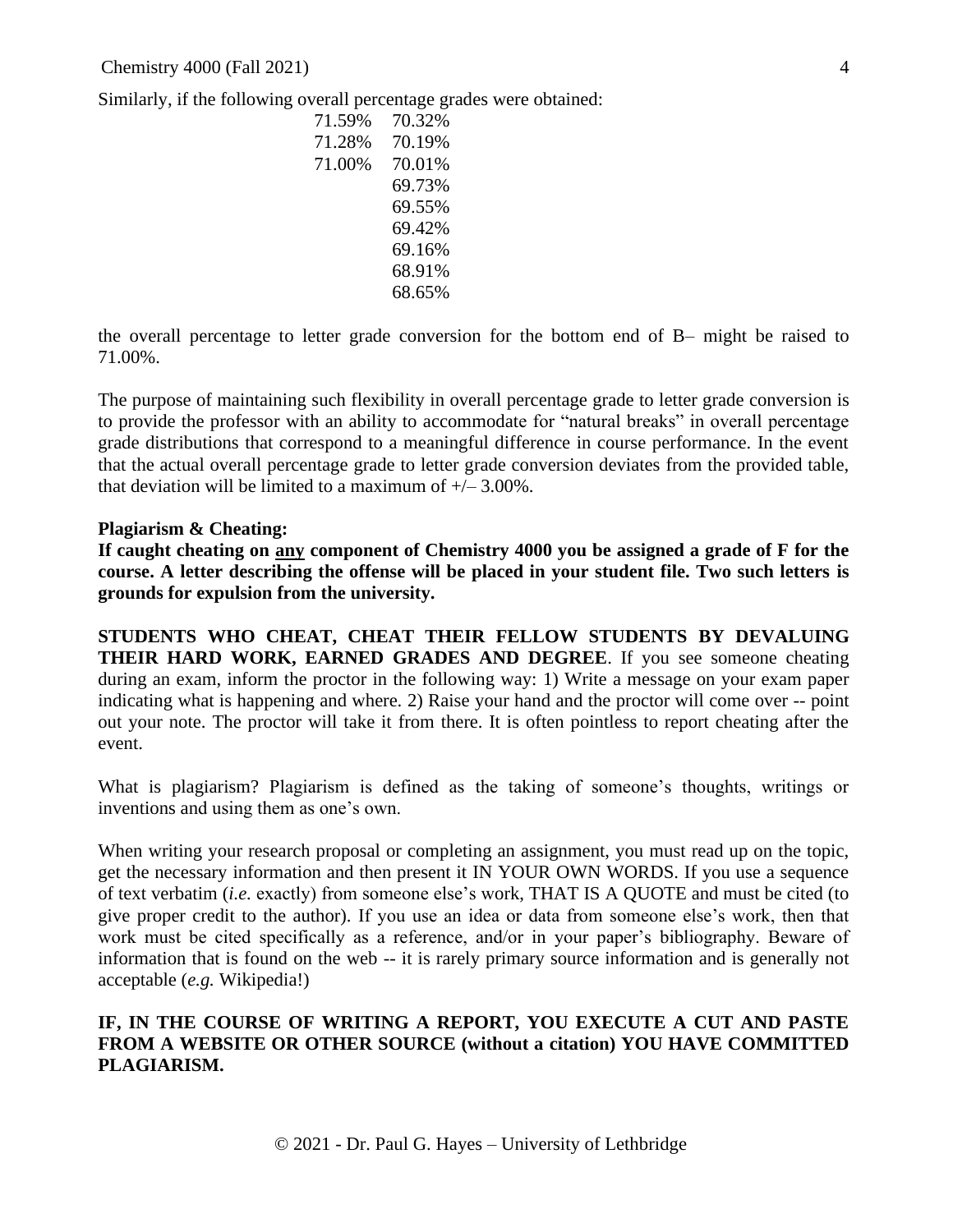It is important to point out that there is a difference between working out answers to an assignment or a lab report with a friend and plagiarism. If, after conferring with others, what you write down is based on your own understanding of the material and **is in your own words**, then that is acceptable. If, however, you look at a friend's answer to a question, and then simply write (essentially) the same thing on your assignment (a mental cut and paste), then you have committed plagiarism (even if a few words, structures, etc. were changed). Similarly, **IF TWO OR MORE STUDENTS TURN IN IDENTICAL REPORTS/ASSIGNMENTS, THAT IS PLAGIARISM.** Accordingly, you must take care when you share work that you have completed with other students. If they take your material and plagiarize it, you are all subject to disciplinary action. If you have completed a course and loaned marked material from it to someone who is currently taking it, you will be called upon to explain your actions if this material is plagiarized. This also applies to taking marked course material and making it generally available as in a website.

PLAGIARISM IS CHEATING and is subject to discipline as described in the university policy. If you are unclear about any aspect of the student discipline policy for academic offences, refer to [https://uleth.sharepoint.com/sites/Policy/Policies/Forms/AllItems.aspx?id=%2Fsites%2FPolicy%2F](https://uleth.sharepoint.com/sites/Policy/Policies/Forms/AllItems.aspx?id=%2Fsites%2FPolicy%2FPolicies%2FStudent_Disc_Academic_Undergraduate_Policy_May_1_2019%2Epdf&parent=%2Fsites%2FPolicy%2FPolicies) [Policies%2FStudent\\_Disc\\_Academic\\_Undergraduate\\_Policy\\_May\\_1\\_2019%2Epdf&parent=%2Fsi](https://uleth.sharepoint.com/sites/Policy/Policies/Forms/AllItems.aspx?id=%2Fsites%2FPolicy%2FPolicies%2FStudent_Disc_Academic_Undergraduate_Policy_May_1_2019%2Epdf&parent=%2Fsites%2FPolicy%2FPolicies) [tes%2FPolicy%2FPolicies.](https://uleth.sharepoint.com/sites/Policy/Policies/Forms/AllItems.aspx?id=%2Fsites%2FPolicy%2FPolicies%2FStudent_Disc_Academic_Undergraduate_Policy_May_1_2019%2Epdf&parent=%2Fsites%2FPolicy%2FPolicies)

### **Calculator Policy:**

While calculations are not the primary focus of Inorganic Chemistry, you may still need a simple calculator. You will be informed prior to each exam whether or not you should bring your calculator. You are not allowed to store/download text to your calculator – graphing calculators are not permitted. Any calculators found to be in violation of this policy during a test will be confiscated along with the test paper; this is cheating and will be dealt with as such. **CALCULATORS WITH WIRELESS COMMUNICATION CAPABILITIES ARE STRICTLY FORBIDDEN.**

**Course Contents** (may be subject to change):

Section I: Structure and bonding in transition metal organometallic complexes

- Transition Metal Chemistry Review
- What is Organometallic Chemistry?
- Electron Counting
- 18 Electron Rule
- Properties and Types of Ligands
	- o *e.g.* CO, NO, N2, isonitriles, phosphines, acyclic −ligands, cyclic −ligands, alkyl complexes, carbenes, carbynes, carbides, hydrides, dihydrogen, N-heterocyclic carbenes (NHCs), alkane complexes